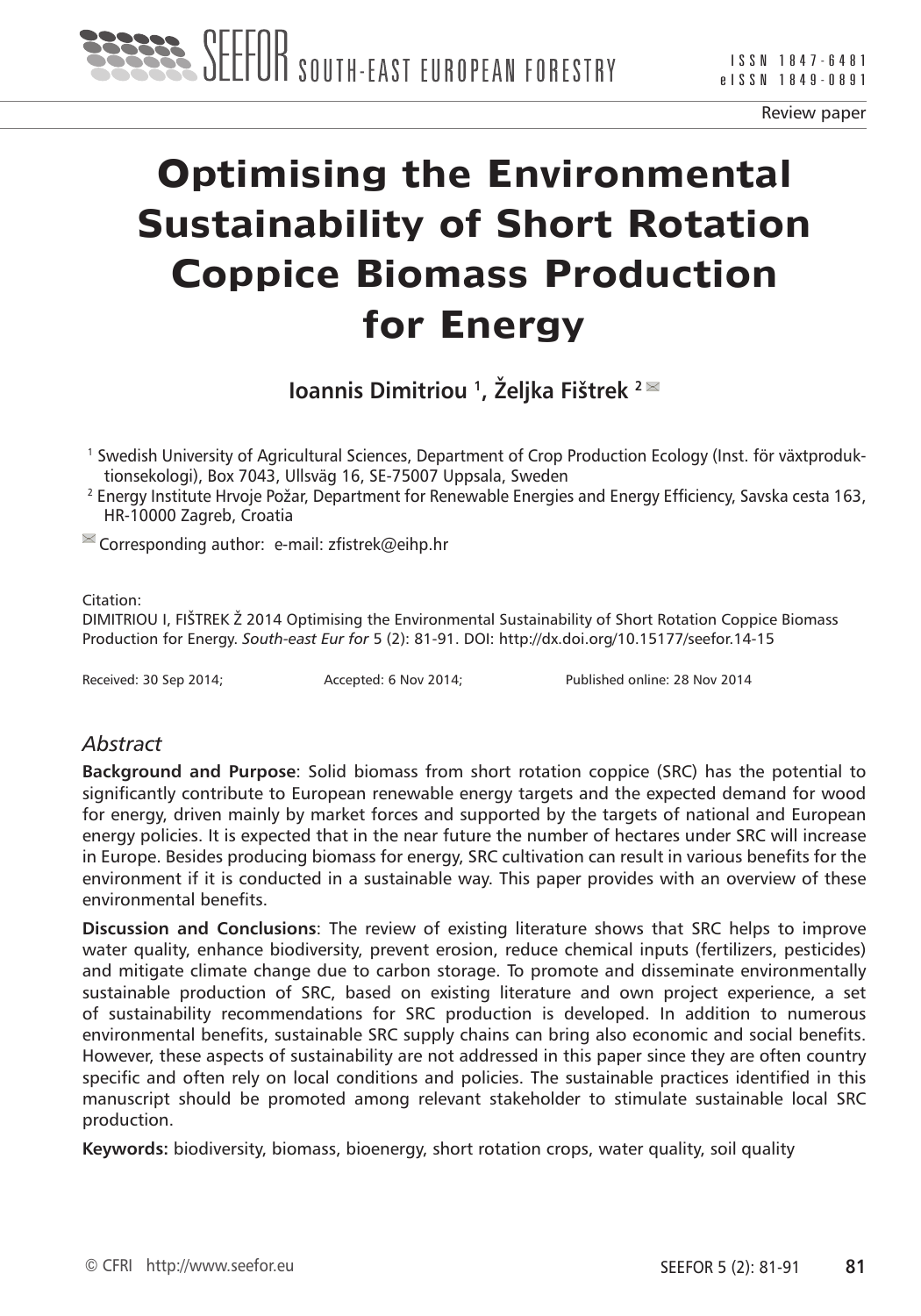## **INTRODUCTION**

Biomass plays a key role among renewable energy sources in Europe, accounting for almost 70 % of all renewables, and showing steady growth. It is expected that the demand for wood as fuel for energy (heat and electricity) will increase, driven mainly by market forces and supported by the targets of national and European energy policies [1]. Solid biomass from short rotation coppice (SRC) has been identified with high potential to significantly contribute to European renewable energy targets [2]. The term SRC refers to biomass productions systems cultivated for energy purposes using fast-growing tree species with the ability to resprout from the stumps after harvest. Harvest occurs in short intervals (2-6 years). The management practices for SRC such as soil preparation, weed control, planting, fertilisation, harvest, resemble more those of agricultural annual crops than of forestry, despite that the currently used species in commercial SRC plantations in Europe are tree species. As SRC species, willows and poplars have been predominantly used in Europe, since they are fast-growing with good coppice ability that reach high growth rates even under very short harvest intervals. Other tree species such as black locust and eucalyptus have been also considered for larger implementation as SRC systems for energy. To avoid misunderstandings between SRC and the more general term Short Rotation Forestry (SRF), we need to point out that SRF is a broader term describing forest systems for biomass production not only for energy purposes but also for others. SRF uses also fast-growing tree species and having denser spacing and more intensive management than traditional forestry, and trees are typically harvested after 2 to 25 years depending on the desired end-product. In this context SRC represents a more specialised and intense practice of SRF dedicated mainly for energy purposes.

SRC is a perennial crop grown on agricultural land that differs from arable crops in many ways. SRC plantations will remain in place for a

number of years (10-25 years), therefore taking the land out of arable rotations. SRC is much taller than other arable crops since trees can reach c. 5-8 m at harvest. Moreover, harvest normally occurs in winter or early spring. Once established, no annual soil cultivation is required, and considerably less agrochemical inputs and fertilizers are applied, although herbicides are used during the establishment phase. When grown, SRC plants are deeper rooted and have a high water consumption compared to conventional crops. As a result of the lower intensity and of less agrochemicals, SRC has a considerably lower carbon footprint compared with food or biofuel production from annual arable food crops [3].

SRC for biomass production used for heat and/or electricity is considered as a very promising system to meet the European targets to increase the amount of renewable energy, and SRC cultivation in larger scale could help meet social and economic targets of other EU policies (e.g. EU Rural Development, CAP reform). This combination of technological and political drivers has stimulated the interest and a rapid large-scale shift from "conventional" agricultural crops to SRC has been predicted [1]. This will have positive and negative implications on a range of environmental issues, which this paper will further analyze. An increase of SRC grown on agricultural land is anticipated in areas neighboring power stations or local producers of heat, using biomass as a fuel. In such areas, SRC might need to be cultivated on a substantial fraction of all available agricultural land to fulfill biomass needs for fuel, being simultaneously economically and energy efficient. This, coupled with the above-mentioned special features of SRC will surely affect the landscape and have potential implications for the local water and soil quality, hydrology, carbon storage in soil, and biodiversity.

The aim of this paper is to refer to and analyze above-mentioned aspects of environmental sustainability of SRC production and to provide with a number of thingsto-consider and criteria about SRC practice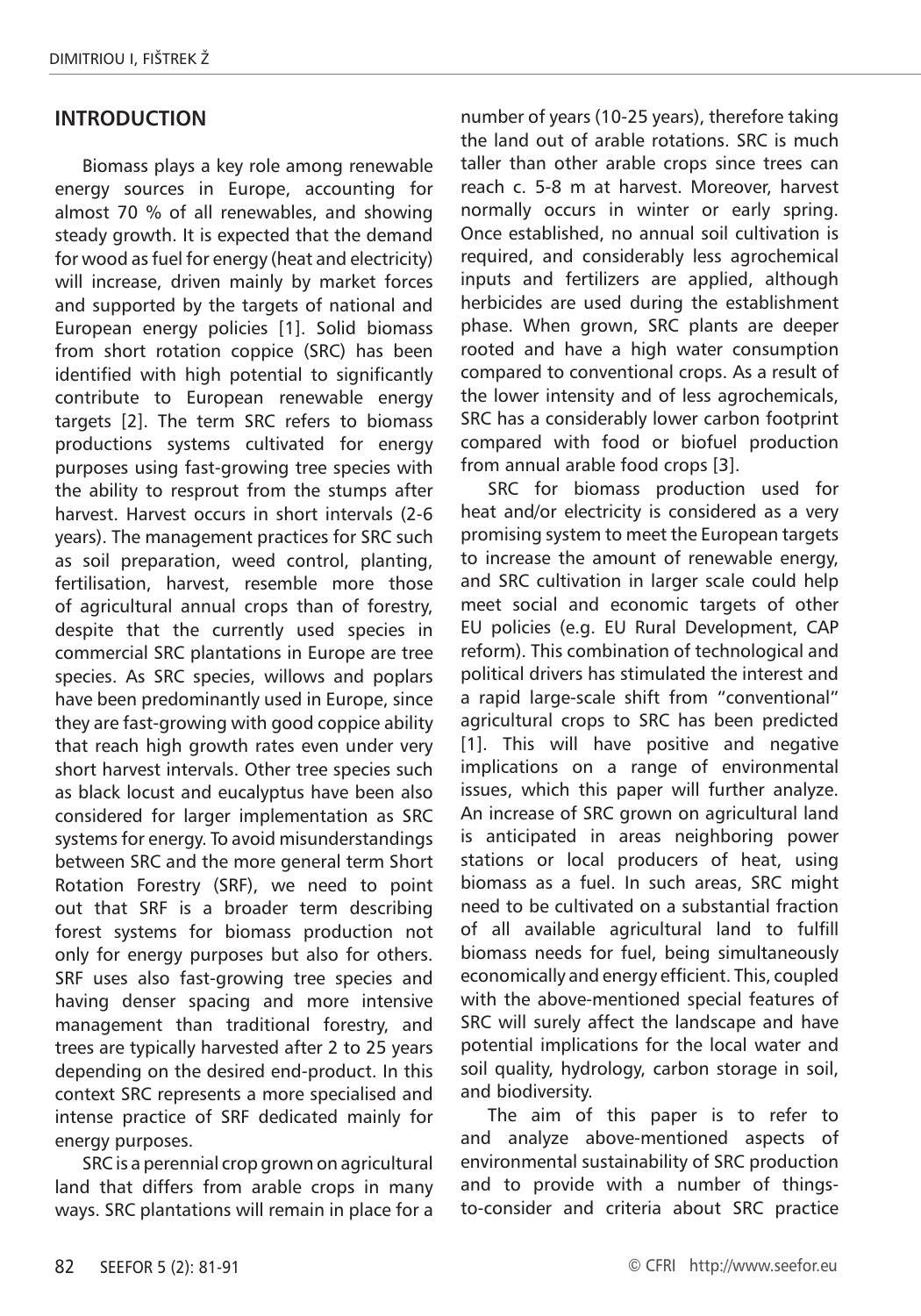that will enable to optimize SRC cultivation towards an environmentally sustainable local SRC production. We will refer in detail to the impact of SRC on soil quality, water and biodiversity that is referred in the literature, and based on the existing knowledge we will recommend management measures for optimized sustainable SRC production.

## **IMPACTS OF SRC ON SOIL QUALITY**

The potential effects of SRC on soil quality are usually divided into two large aspects, the first referring to the changes of soil carbon and the second to the changes of the heavy metal concentrations when SRC is cultivated. Mann and Tolbert [4] concluded that soil ecological benefits of SRC can be caused by the following mechanisms that are characteristic for SRC as a crop in arable soils: a) the continuous plant cover intercepts rainfall and decreases erosion potential, b) the increased root development at greater depths stabilizes soil, improves nutrient uptake and reduces leaching losses, and increases organic matter input, c) litter and vegetation intercept surface runoff and enhance infiltration, and d) the cooler soil temperatures decrease the rate of decomposition. These authors suggested that soil ecological benefits of SRC with fast growing tree species were predicted to become detectable already in 3 to 5 years, a period that for a number of other authors is considered rather short. Especially when concerning empirical studies estimating changes in carbon (C) storage in the soil of willow and poplar SRC have provided conflicting results, with most of them reporting increases in C stocks in the topsoil when SRC is cultivated for a number of years [5-8], but also others reporting decreases in C stocks [9-11]. It has been concluded that the site-specific variability in the effects of SRC on the soil C pool is high, that previous studies may not have covered a sufficiently long period to detect significant changes in soil C stocks, and that the fundamental mechanisms responsible for soil organic C accumulation

in SRC are not well understood. However, when comparing carbon concentrations in the topsoil between SRC grown for a number of years with the respective concentrations in adjacent to SRC arable fields, increased carbon concentrations are found [12,13]. The same was reported for the carbon concentrations in subsoil, showing the great potential of SRC for storing carbon in agricultural soils compared to current land uses. The amounts of carbon stored seem to be governed by the initial soil properties, and therefore approaches for the selection of most promising sites for carbon sequestration must be developed.

Another soil quality parameter that has been broadly connected to the positive impacts of SRC cultivation is the reduced trace element concentrations in the soil, mainly for cadmium (Cd) [14,15]. Cd entering the food chain from agricultural soils is broadly considered as the most hazardous trace element to human health. The ability of willow trees to take up rather high amounts of Cd in their shoots, which can be removed from the field at harvest has been proposed as a solution to combine biomass production and remediation of moderately contaminated soils [16]. Based on this feature of SRC, it is common to apply sewage sludge to SRC fields. A supply of trace elements occurs, but several studies and calculations of flows in willow SRC stands suggest that uptake is enough to compensate for this. A reduction of Cd even after sludge amendment is highly probable, but questionable for other investigated trace elements [17,18]. Concerning uptake of other than Cd trace elements, such as Cu, Pb, Zn, Cr, Ni, As, several studies have been conducted and showed positive results concerning uptake in the shoots, but most of these results have been based on experiments in pots or under hydroponic conditions and their results cannot be generalized referring to field conditions [19-22]. Due to the ability of especially willow to take up trace elements from the soil, SRC plantations have been used for phytoremediation of soils and waters containing these hazardous elements. The use of SRC as multi-purpose plantations for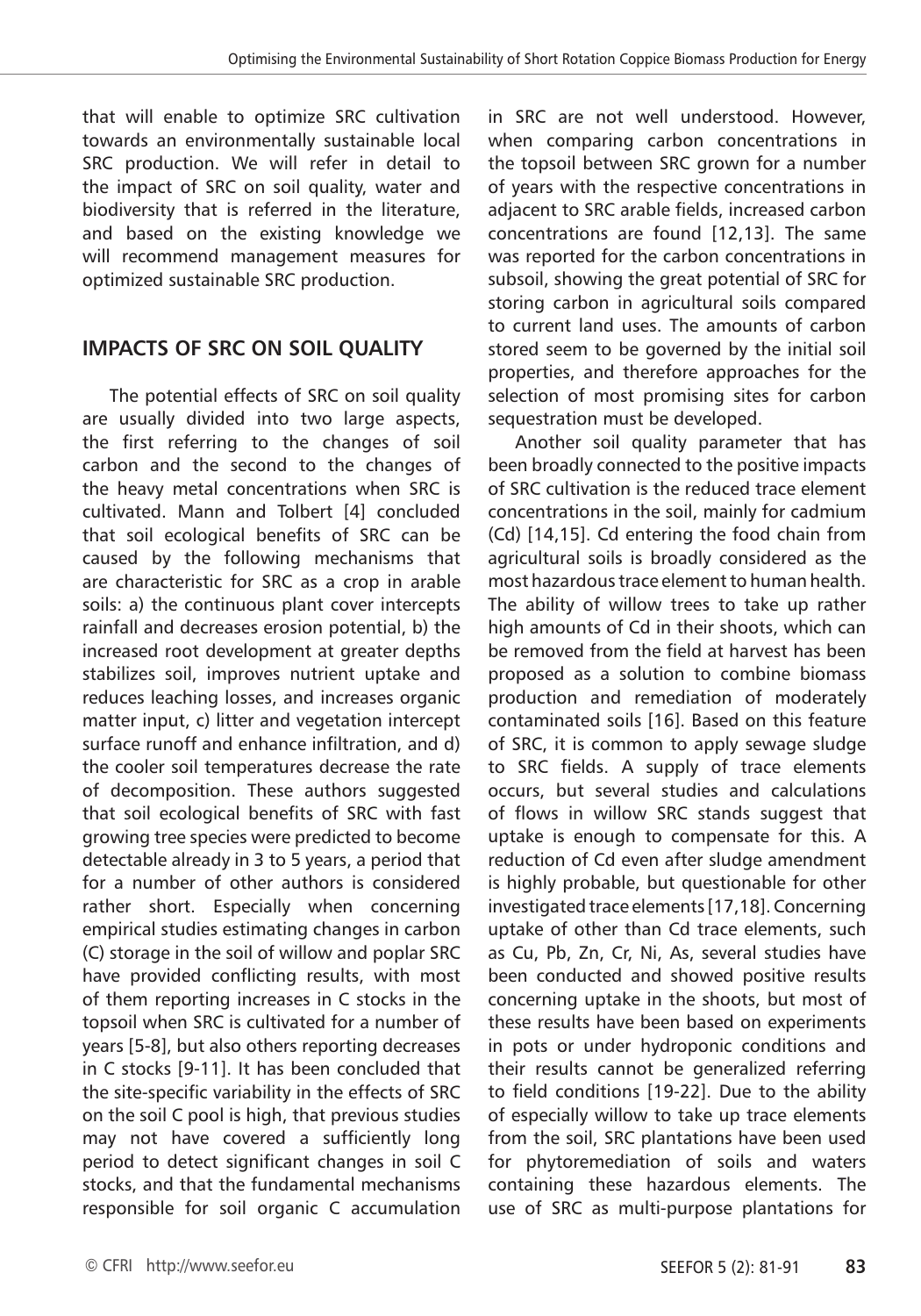phytoremediation of contaminated soils (e.g. extraction of Cd, Zn and other heavy metals, and degradation of organic compounds) can be combined when biomass is produced in such sites and improve the soil quality of moderately contaminated arable land, but also of marginal land that can be returned to agricultural production after SRC cultivation for a number of years [23].

## **IMPACT OF SRC ON WATER**

The two issues that are mostly brought up when discussing the SRC impact on water are SRCs impact on water balances and on groundwater quality. The decision behind using willow and poplar as SRC for production of biomass for energy was among other reasons based on their characteristic to be fast-growing producing higher biomass compared to other tree species, especially in central and northern Europe. Increased biomass accumulation has been linked with high water use, especially in warmer climates. Willows in particular are known to grow in places with high water availability such as river banks. Coupled with the fast-growing feature of SRC, fears for high water use and consequent concerns about the effects on local hydrological balances and flow to neighbouring streams/rivers have been expressed in several reports predicting future biomass supply from agriculture [24, 25].

A large number of studies have been performed to estimate the evapotranspiration in SRC fields with the aim to evaluate expected changes in water balances in relation to other land uses. For willows, most of them were primarily conducted in Sweden, since it was there that cultivation of SRC for biomass was initiated and then commercially practiced. Similar research on poplars has been conducted in a range of countries with more temperate climate than Sweden such as in Germany and the UK, where poplar has been considered as more appropriate species than willow grown as SRC, gaining large interest during the last years. From the several

estimates for evapotranspiration for poplar and willow, there seem to be variations in the figures reported. For irrigated and fertilised willow SRC grown in clay in south Sweden for four years, Persson and Lindroth [26] simulated seasonal (May-November) evapotranspiration between 360-404 mm. Persson [27] estimated that the average seasonal evapotranspiration (May-October) from six fields in different locations in south Sweden areas was 435 mm, confirming in a way the previous findings. For SRC poplar fields, Bungart and Bungart and Hüttl [28] estimated mean annual transpiration rates between 1996-2002 at the Lusatian mining region in Germany equal to 266 and 241 mm, for two different poplar clones, respectively (Beaupré, *Populus trichocarpa* x *P. deltoides and Androscoggin, P. maximowiczii*). Evapotranspiration was 404 and 373 mm, respectively. Annual evapotranspiration of 351 mm and 360 mm for a 3- and a 9- year old SRC poplar plantation, respectively, located in Neuruppin, Germany, has been calculated by Knur et al. [29]. In the UK, Hall [30] estimated that ca. 600 mm will be used by SRC willow in a clay soil which receives precipitation of 700 mm. According to Hall [30] this corresponds to an annual evapotranspiration of about 500 mm. From the above it can be assumed that there has been vast variations for the estimated evapotranspiration of SRC and that safe predictions of evapotranspiration from an SRC stand cannot be granted.

When comparing the evapotranspiration of SRC with willow and poplar, in most cases it is significantly higher than arable crops and lower than other forest [27, 30, 31]. In contrast to this, Hall et al. [32] indicated that in case of dry summers when there is significant water deficit, the water use of poplar SRC will probably be considerably less than that of coniferous forest and closer to that of grassland. Sensitivity of willow SRC to dry summers have been also reported by Linderson et al. [33], where transpiration rates varied between willow clones and were equal to 100-325 mm. Therefore, the levels of water consumption of SRC in relation to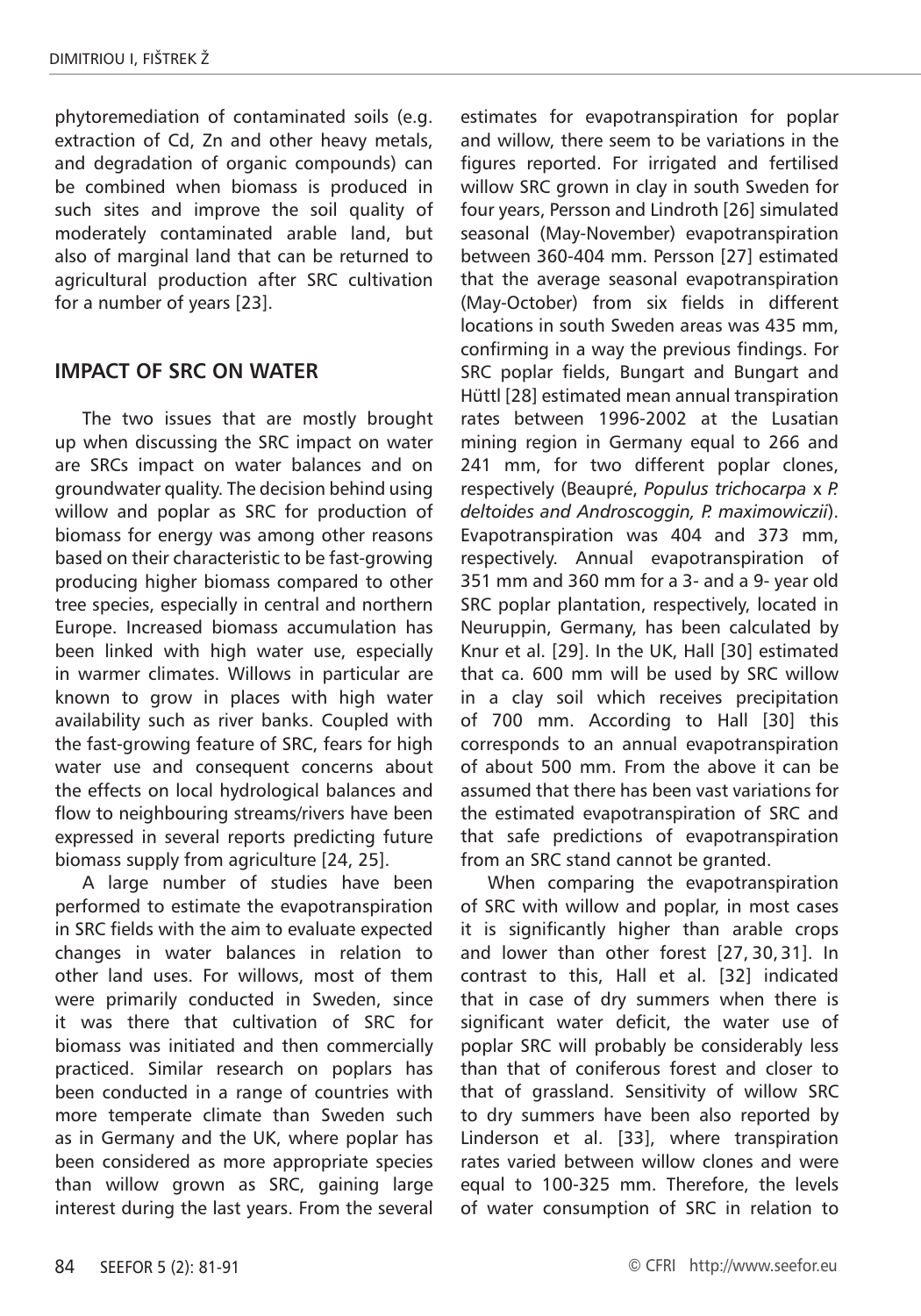other crops grown in the same area seem to depend on site-specific factors as soil type, precipitation and others, and might vary from case to case, although SRC seem to have higher evapotranspiration than arable crops in most cases. Concerning the impact on local level, modelling exercises conducted by Stephens et al. [31] indicated reductions of 10-15 % of the hydrologically effective rainfall in SRC fields compared to arable crops in the UK. Despite this, the authors claimed that the effect on hydrology to the catchment level would be minimal, after extrapolations based on the model results obtained and the assumption that 2500 ha SRC will be planted in an area of 40 km radius from a biomass-driven power plant. This was due to the fact that the mean reduction in hydrologically effective rainfall for the catchment area would be ca. 0.5 % of the mean annual amount, which would be only a very minor portion, compared to the respective effect of cereals.

SRC is generally considered as a crop that improves the water quality in a certain area due to the management practices that has been mentioned above for this crop [25]. Almost all water quality research has been conducted concerning leaching of nutrients and not determination of chemical compounds as pesticides in the groundwater, since the use of pesticides is limited. Fertilization in willow SRC is recommended and in Northern Ireland the recommendations are 120-150 kg nitrogen (N) per hectare and year. In Sweden the recommendations is ca. 100 kg N per hectare and year, but not after the second year of growth when no fertilisation occurs. In general, SRC fertilisation recommendations can be considered rather moderate compared to respective ones for arable crops [34]. However, the fact that fertilisation to SRC fields cannot be applied every year but usually only every year after harvest due to the nature of the crop (high stems that do not allow the available equipment to apply fertiliser every year) makes the applied amounts of nutrients relatively high. Bergström and Johansson [35] measured very low N concentrations (less than 1 mg/l N) in the groundwater of an intensively fertilised willow SRC field in south Sweden. Measurements of N in the surface groundwater at the same field for a period of eight years with average annual application rates of 112 kg N/ha showed that N concentrations remained below 1 mg/N for the whole period except during the year of establishment [36]. These results came in agreement with Mortensen et al. [37] that measured close to zero N concentrations in drainage water from Danish SRC fields, except for the establishment year. Dimitriou et al. [38] reported that the differences in the nitrogen leaching from commercial willow SRC fields in Sweden compared to adjacent arable fields were of a factor of 20 (lower for SRC), indicating striking differences. Due to this ability of utilizing N in combination with low N leaching to the groundwater, SRC has been used to treat and utilize N-rich wastewaters such as municipal wastewater or landfill leachate, but also solid residues such as sewage sludge (combined with the ability to take up heavy metals as analysed above - [23]). There have been extensive research evaluating leaching of N but also of P from such practices when very high N amounts have been applied trying to optimize the systems (e.g. up to 300 kg N/ ha yr), with the results very low leaching from SRC [39-42].

All the above show the potential for using SRC in intensively managed agricultural areas to reduce nutrient leaching either by replacing existing crops or by using SRC as buffer zones between intensively managed arable land and water bodies to reduce surface run off and groundwater leaching.

## **IMPACT OF SRC ON BIODIVERSITY**

Concerning the impact of SRC on biodiversity, comparison between SRC and alternative uses in arable land has been of great importance when considering the reduction of biodiversity in European landscapes. Protection and increase of biodiversity is a political commitment set by the European Union, and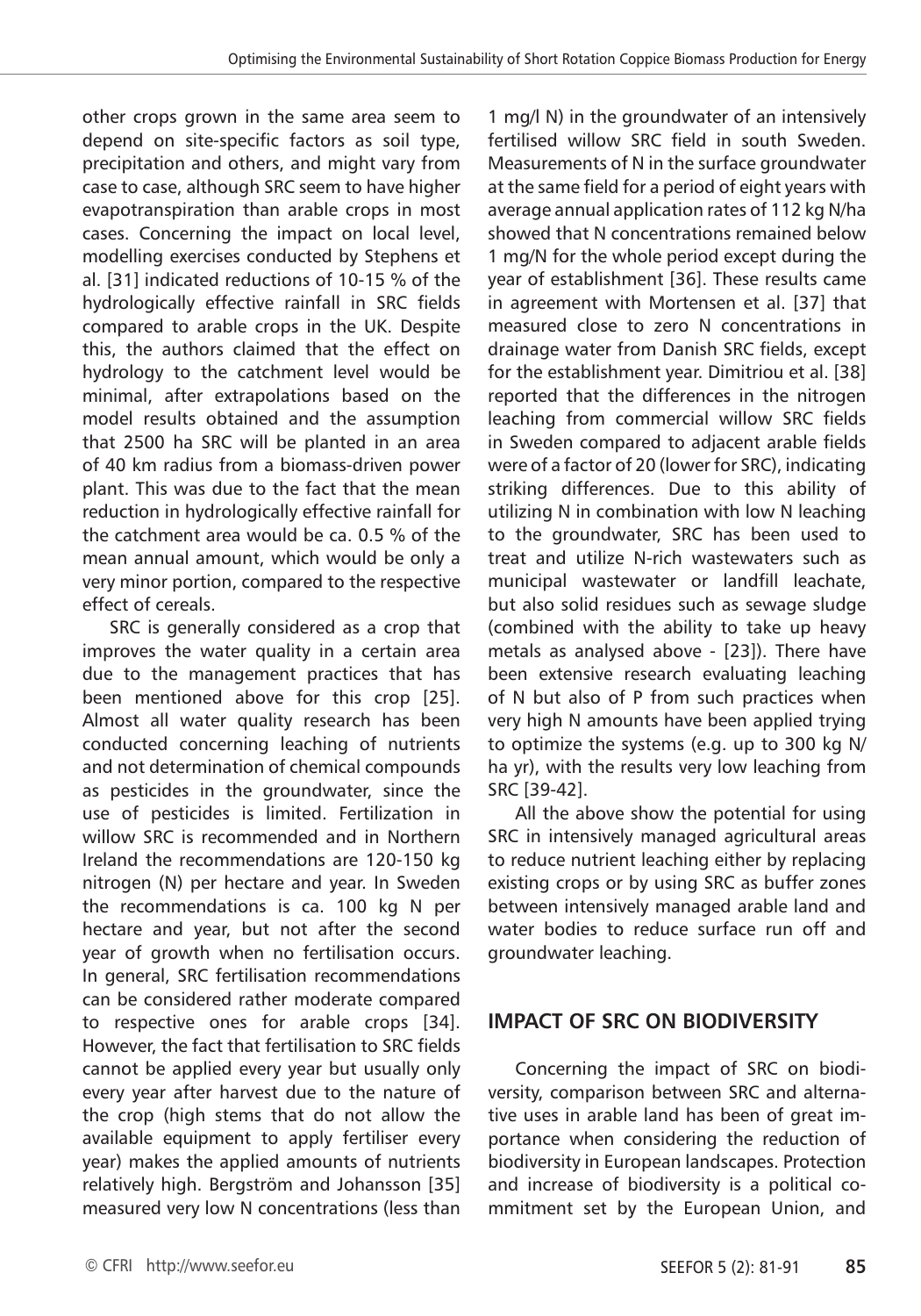therefore it would be of key importance if biodiversity could be increased within the stand and/or in the surroundings when SRC replaces other crops in agricultural areas intensively managed. For such comparisons, it is interesting to consider the reports of Baum S. et al. [43] about the impact of SRC on phytodiversity, where it is reported that there are indications about increased biodiversity in SRC in comparison with other arable crops. Several authors reported an increased number of species in SRC compared to neighbouring arable land [44-46] but in most cases rare or endangered (redlisted) species are not found. The few rare or endangered species occasionally found in SRC plantations are predominantly light demanding pioneer species recorded in the first years of a plantation and disappearing with increasing plantation age. Weih et al. [47] found not a single rare species in 21 young poplar stands grown in Sweden, however, Kroiher et al. [48] recorded a higher number of rare species in SRC plantations in northern Germany, having their main distribution in nutrient-poor habitats. The relatively high occurrence of rare species is probably related to the great tree distances in poplar plantations and the resulting favourable light and temperature conditions. The number of red list species declined with increasing canopy closure of the poplars after two years, implying that the shortening of rotation time probably supports the establishment and survival of endangered species. It has been also mentioned that plantation size and shape seem to be important for biodiversity, with higher species numbers recorded at the edge of a plantation than within it. Baum et al. [43] reported that despite the lack of long-term studies that would enable better understanding on how SRC affects phytodiversity in time and space, there are indications that it would be increased if SRC is planted in areas dominated by agriculture or coniferous forest. The authors also identified areas where SRC establishment might negatively affect phytodiversity, especially habitats of threatened species such as undisturbed peat land, forest wetlands, or areas adjacent to lakes or rivers.

Schulz et al. [49] claim that research studies for animal diversity in SRC has been conducted mostly for birds and ground beetles, and that more research for invertebrates is needed. Vertebrate diversity, equated with species richness, differs considerably in SRC in comparison to arable fields; whereas bird diversity in SRC is higher than in agricultural cropland [50-52] higher diversities of ground beetles have been found in arable fields. Britt et al. [45] found significantly more ground beetle species in arable fields than in poplars on British sites, and the same was observed in North German SRCs than on the neighbouring intensively farmed agricultural crop land [49- 52]. For mammals, little research has been conducted, but species observed in SRC plantations in England included 17 mammals [53] suggesting that SRC provided a more attractive habitat for small mammals than arable land, with older coppices being more attractive. The varying results for zoodiversity are explained on the dependency of animal diversity on a number of factors such as the age of the plantation, the tree species/clone, the plantation size, the habitat structures and the location of the plantation (surroundings and other uses). The influence of the surrounding landscapes on the diversity of SRCs and the influence of SRCs on the diversity of the surrounding landscapes need to be considered, and the importance of the decision for locating the plantations is very critical for optimizing the obtained biodiversity. Aspects of deciding about the how and where an establishment of SRC should take place in certain landscapes, and their consequences, are developed in the next chapter.

## **CRITERIA AND RECOMMENDATIONS FOR SUSTAINABLE SRC PRODUCTION**

The criteria to characterize SRC as sustainable can be fulfilled if a number of general recommendations to optimize SRC practice towards sustainable production of SRC can be developed. These have to be based on the obtained research results, combined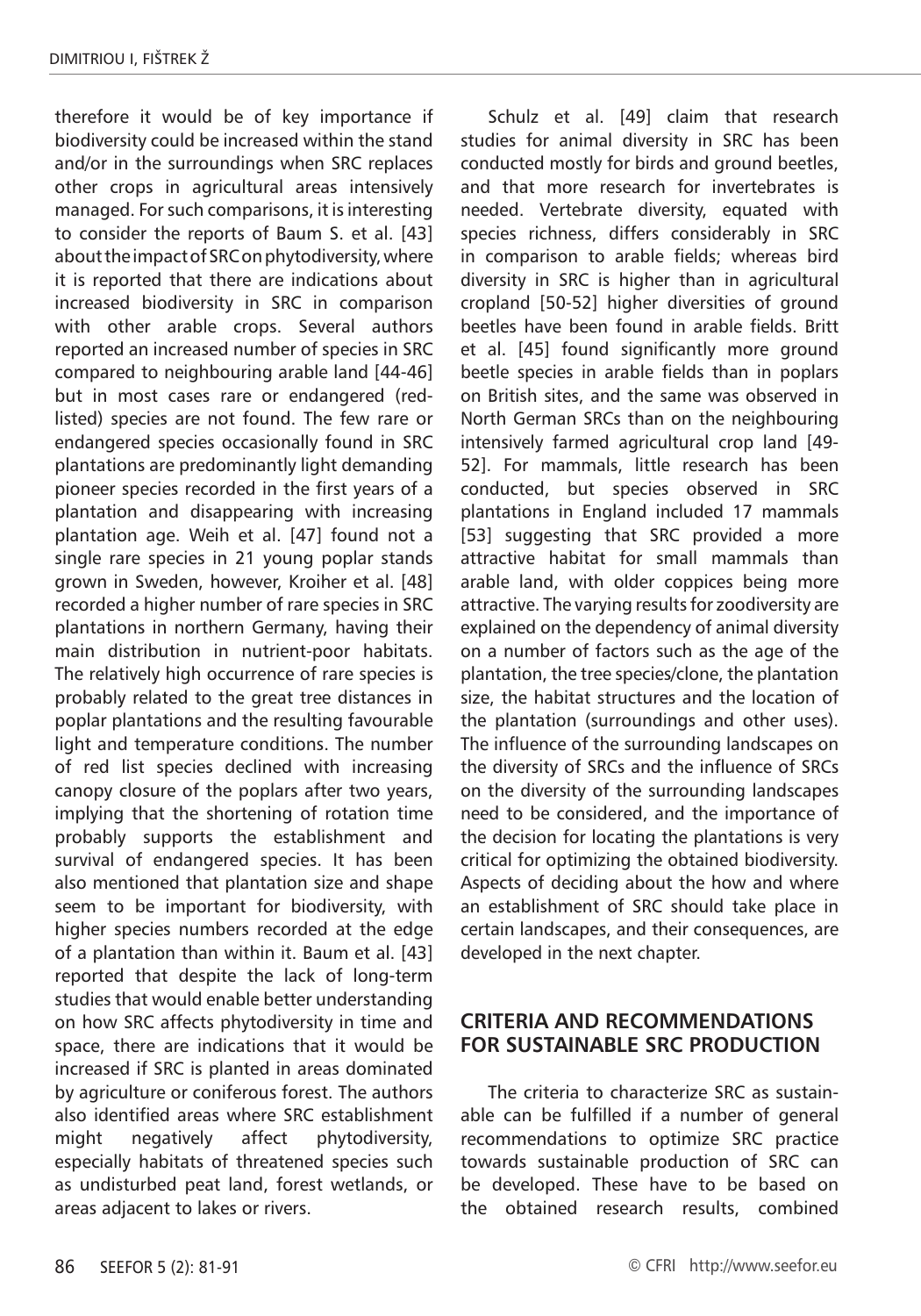with practical issues that will enable highest economic profit. In an effort to list all these recommendations for SRC management/practice to increase positive impacts and decrease negative impacts on the environment, the most important recommendations considering biodiversity, soil and water issues are presented below.

Considering the impact on soil:

- SRC could be cultivated in fields with low initial soil organic matter content to increase this content and with this the fertility and carbon storage of the soil.
- SRC should be cultivated especially in areas with a high risk of erosion, e.g. with relief of less than 13% or open landscapes, to lower the loss of fertile topsoil and nutrients by water and wind.
- Application of municipal residues such as sewage sludge for recycling of nutrients to SRC can be encouraged, since SRC can contribute to prevent nutrient losses and can extract heavy metals efficiently.
- SRC should be used to remediate soils with increased Cd concentrations caused e.g. by the long-term use of Cdcontaining P-fertilizers or other sources of environmental pollution.
- SRC fields should be established at the same location for at least three cutting cycles to achieve soil quality improvements concerning carbon storage and Cd uptake.
- SRC should be harvested in winter when soil is frozen to avoid soil compaction and corrosion risks due to alkaline inputs from fresh plant material in the boilers.

Considering the impact on water:

- SRC could be cultivated in fields located close to N sources (e.g. animal farms, N vulnerable zones, wastewater treatment plants etc) to decrease N outflow to adjacent water bodies.
- SRC should be cultivated in areas where low groundwater level is anticipated (potentially flooded areas and areas near water bodies which can potentially flood).
- Application of municipal residues such as sewage sludge for recycling of nutrients

does not affect water quality, and should therefore be encouraged.

• More frequent harvests lead to a higher average groundwater recharge, and therefore should be encouraged to ameliorate possible negative impact of groundwater recharge reductions.

Considering the reported impact on phytodiversity:

- The establishment of SRCs in areas with high ecological status should be avoided (e.g. areas with protection status for nature conservation, areas with rare species, wetlands, peat bogs, swamps).
- High structural heterogeneity provides habitats for different plant requirements and thus increases diversity. High structural diversity at one SRC location can be achieved by: i) Planting different tree species and clones;
	- ii) Harvesting at different times so that the trees have different rotation ages within one area.
- Edges of SRCs have great species diversity, and planting several smaller plantations instead of one big SRC is advised because smaller plantations have longer edges for their size than larger ones. If that is not possible, planting long rectangular plantations can provide more benefits considering increased phytodiversity.
- An increase in forest ground species can be achieved by reducing the irradiance reaching the ground vegetation. This can be done by long rotation periods, high plant densities and planting willow instead of poplar. Another possibility is aligning planting rows in the east-west direction to reduce radiation reaching ground vegetation by shading the planted crop.

Considering the impact on zoodiversity:

- Where possible SRCs should be designed with a large edge to interior ratio.
- A mix of varieties and clones should be used.
- Rotational harvesting in mixed age-class blocks should be preferred.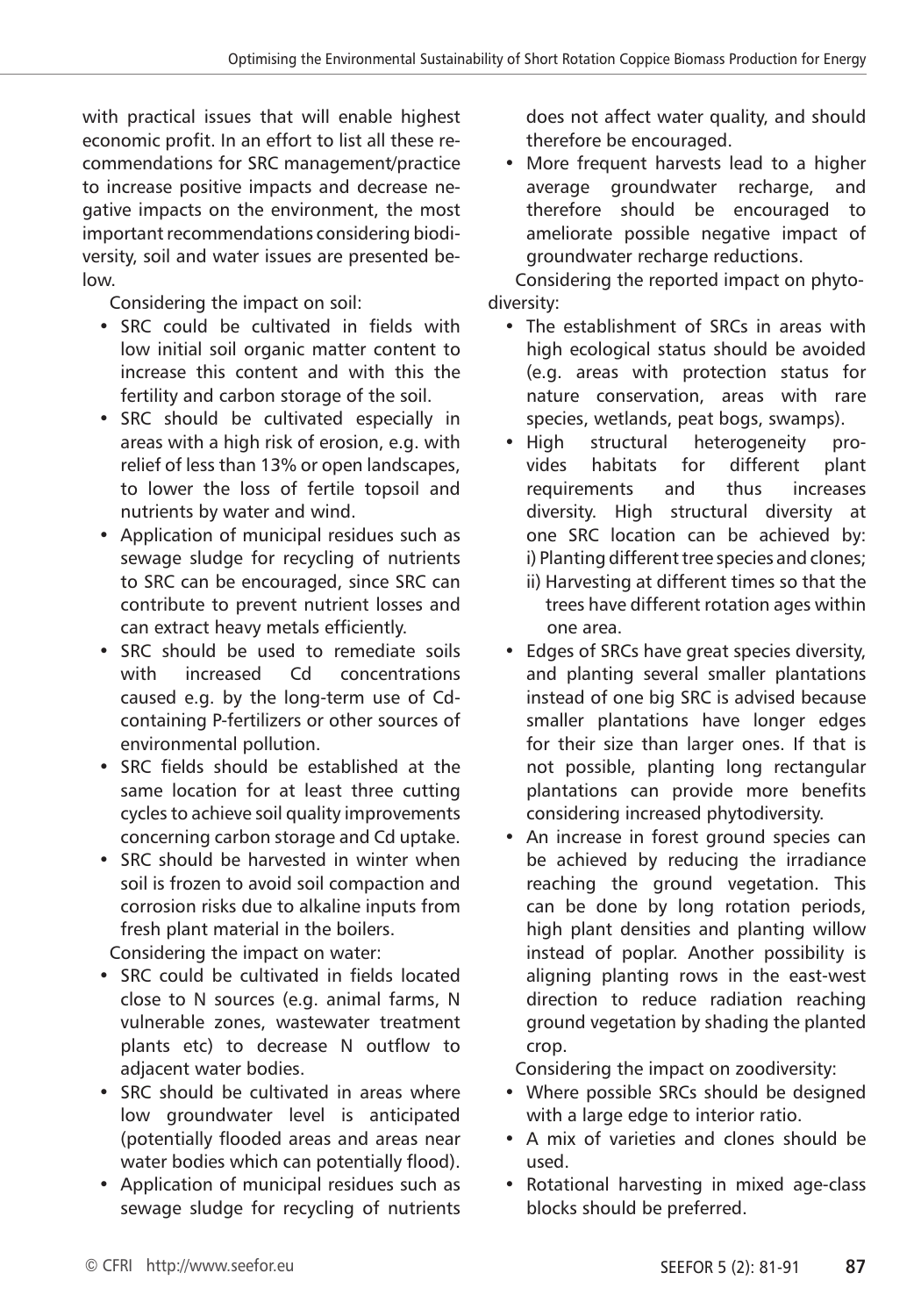- Huge blocks of SRC should be seperated, e.g. by rides and hedges.
- Where possible, and in case of growing willow, planting of willow hybrids (Salix sp.) with a range of flowering times should be preferred.
- The use of pesticides should be limited if highest zoodiversity is to be achieved.
- A percentage of the SRC area should be reserved for small habitats like strips of grass and stepped wood boundaries.
- There should be no SRCs in high wildlifevalue habitats like wetlands, wet meadows, set asides, dry fallows, seminatural grassland.

The balance between maximum environmental benefits and maximum attained biomass production from SRC is a big challenge that all stakeholders involved in SRC cultivation (farmers, decision-makers, researchers, and others) should deal with. Despite all the abovementioned expected positive environmental impact of SRC, farmers need to be convinced to cultivate the crop, and this is typically achieved when the economic profit from the cultivation of a new crop such as SRC is equal to or higher than that of other "established" or "conventional" crops. Such issues are dealt with in Köhn [54], Dimitriou et al. [55]. To encourage farmers to grow SRC instead of other crops in order to achieve environmental benefits, decision-makers should be prepared to contribute with direct or indirect incentives to the farmers. For instance, a potential economic compensation to the farmers could be a form of "reward" for those helping to fulfill national and European environmental goals already set and simultaneously keeping agricultural land into production. Such issues concerning

the added value of SRC cultivation, when at the same time important environmental goals are achieved, should be one of the drivers for sustainable SRC cultivation, besides or in combination with drivers for producing biomass for energy to achieve renewable energy commitments.

## **CONCLUSIONS**

The extensive review of the existing research on the impact of SRC production on the environment has shown that a number of benefits could be achieved with SRC. If the recommendations developed within this paper are followed, SRC production can show significant improvement of soil and water quality, enhance biodiversity and diversify the landscape. It is important to note that a balance between the potential maximum profit for the farmer and the maximum environmental advantages for the society need to be achieved at a specific area. Before establishing a SRC plantation, all related aspects and obtained research findings need to be considered, in combination with the site-specific features of the available sites towards a sustainable SRC cultivation.

#### **Acknowledgement**

The paper is supported by European Commission through Intelligent Energy for Europe Programme within the project SRCplus, which is gratefully acknowledged. The content of this paper does not reflect the official opinion of the European Union. Responsibility for the information and views expressed in the paper lies entirely with the authors.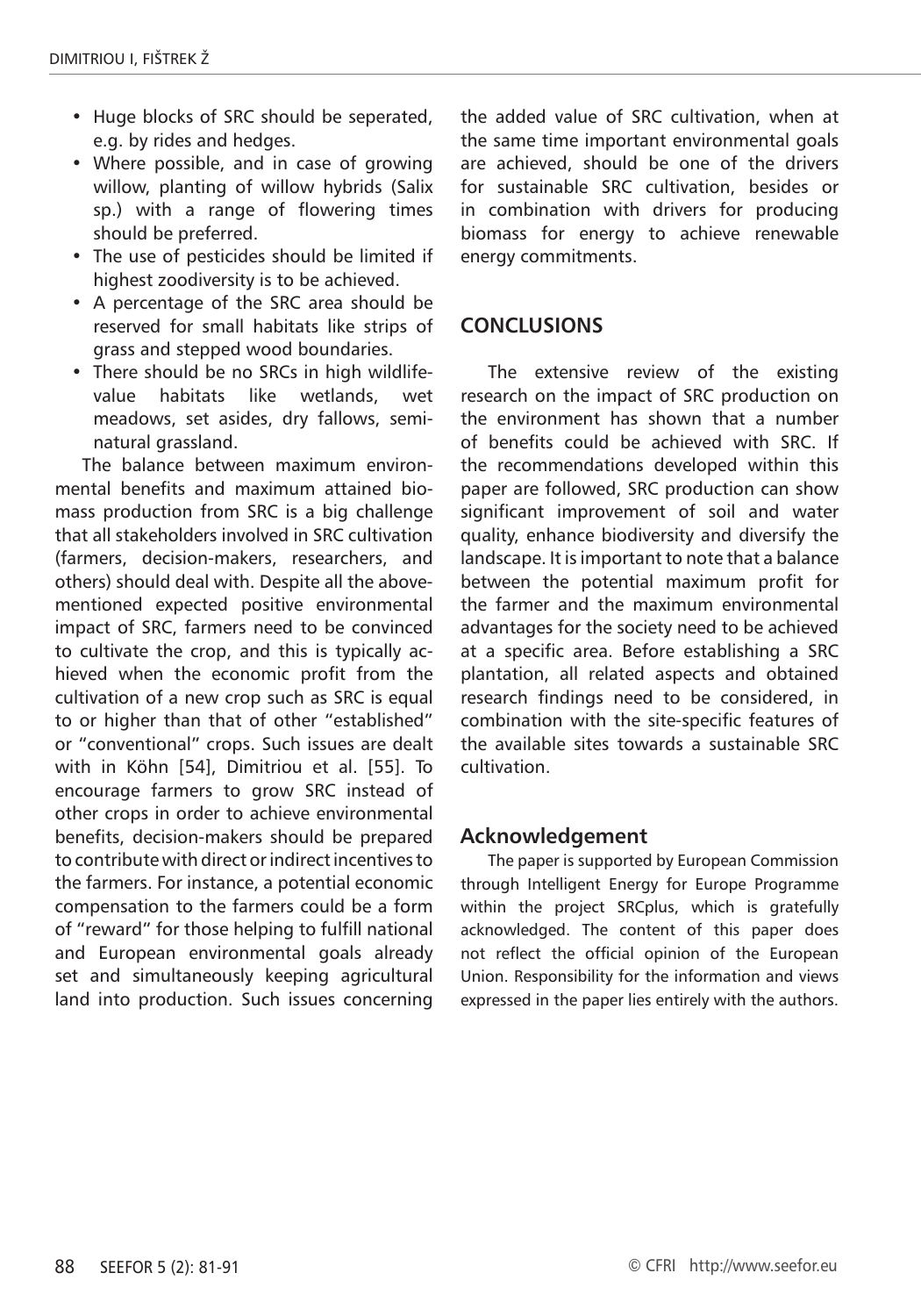## **REFERENCES**

- 1. EEA 2007 Estimating the environmentally compatible bioenergy potential from agriculture. European Environment Agency (EEA), Copenhagen, Denmark, Technical report No 12/2007, 134 p. URL: http://www.eea.europa. eu/publications/technical\_report\_2007\_12 (10 August 2014)
- 2. STYLES D, JONES M 2007 Energy crops in Ireland: Quantifying the potential life-cycle greenhouse gas reductions of energy-crop electricity. *Biomass Bioenerg* 31 (11-12): 759-772. DOI: http://dx.doi. org/10.1016/j.biombioe.2007.05.003
- 3. HELLER MC, KEOLEIAN GA, MANN MK, VOLK TA 2004 Life cycle energy and environmental benefits of generating electricity from willow biomass. *Renew Ener*g 29 (7): 1023-1042. DOI: http:// dx.doi.org/10.1016/j.renene.2003.11.018
- 4. MANN L, TOLBERT V 2000 Soil sustainability in renewable biomass plantings. *Ambio* 29: 492- 498. DOI: http://dx.doi.org/10.1579/0044-7447- 29.8.492
- 5. MATTHEWS RB, GROGAN P 2001 Potential C-sequestration rates under short-rotation coppiced willow and Miscanthus biomass crops: a modelling study. *Aspects Appl Biol* 65: 303-312
- 6. KAHLE P, HILDEBRANT E, BAUM C, BOELCKE B 2007 Long-term effects of short rotation forestry with willows and poplar on soil properties. *Arch Agr Soil Sci* 53 (6): 673-682. DOI: http://dx.doi. org/10.1080/03650340701648484
- 7. GRIGAL DF, BERGUSON WE 1998 Soil carbon changes associated with short-rotation systems. *Biomass Bioener*g 14 (4): 371-377. DOI: http:// dx.doi.org/10.1016/S0961-9534(97)10073-3
- 8. SCHMITT AK, TISCHER S, ELSTE B, HOFMANN B, CHRISTEN O 2010 Effect of energy forestry on physical, chemical and biological soil properties on a chernozem in continental dry climate conditions in central Germany. *J Kulturpflan* 62 (6): 189-199
- 9. COLEMAN MD, ISEBRANDS JG, TOLSTED DN, TOLBERT VR 2004 Comparing soil carbon of short rotation poplar plantations with agricultural crops and woodlots in North Central United States. *Environ Manage* 33 (1): 299-308. DOI: http:// dx.doi.org/ 10.1007/s00267-003-9139-9
- 10. SARTORI F, LAL R, EBINGER MH, EATON JA 2007 Changes in soil carbon and nutrient pools along

a chronosequence of poplar plantations in the Columbia Plateau, Oregon, USA. *Agric Ecosyst Environ* 122 (3): 325-339. DOI: http://dx.doi. org/10.1016/j.agee.2007.01.026

- 11. GARTEN CT, WULLSCHLEGER SD, CLASSEN AT, 2011 Review and model-based analysis of factors influencing soil carbon sequestration under hybrid poplar. *Biomass Bioenerg* 35 (1): 214-226. DOI: http://dx.doi.org/10.1016/j.biombioe.2010.08.013
- 12. DIMITRIOU I, MOLA-YUDEGO B, ARONSSON P, ERIKSSON J 2012 Changes in organic carbon and trace elements in the soil of wi-llow short-rotation coppice plantations. *Bioenerg Res* 5 (3): 563-572. DOI: http://dx.doi.org/ 10.1007/s12155-012-9215- 1
- 13. KAHLE P, BAUM C, BOELCKE B, KOHL J, ULRICH R 2010 Vertical distribution of soil properties under short-rotation forestry in Northern Germany. *J Plant Nutr Soil Sc*. 173 (5): 737-746. DOI: http:// dx.doi.org/10.1002/jpln.200900230
- 14. RIDDEL-BLACK DM 1994 Heavy metal uptake by fast growing willow species. *In*: Aronsson P, Perttu K (*eds*) Proceedings of Willow vegetation filters for municipal wastewaters and sludges. A biological purification system, Sweden, 5-10 June 1994. Swedish University of Agricultural Sciences, Uppsala, Sweden, Report 50, pp 133-144
- 15. KLANG- WESTIN E, ERIKSSON J 2003 Potential of Salix as phytoextractor for Cd on moderately contaminated soils. *Plant Soil* 249 (1): 127-137. DOI: http://dx.doi.org/10.1023/A:1022585404481
- 16. BAUM C, LEINWEBER P, WEIH M, LAMERSDORF N, DIMITRIOU I 2009 Effects of Short Rotation Coppice with willows and poplar on soil ecology. *Landbauforsch vTI Ag* 59 (3): 183-196
- 17. DIMITRIOU I, ERIKSSON J, ADLER A, ARONSSON P, VERWIJST T 2006 Fate of heavy metals after application of sewage sludge and wood-ash mixtures to short-rotation willow coppice. *Environ Pollut* 142 (1): 160-169. DOI: http://dx.doi. org/10.1016/j.envpol.2005.09.001
- 18. PULFORD ID, RIDDEL-BLACK D, STEWART C 2002 Heavy metal uptake by willow clones from sewage sludge-treated soil: The potential for phytoremediation. *Int J Phytoremediat* 4 (1): 59-72. DOI: http://dx.doi. org/10.1080/15226510208500073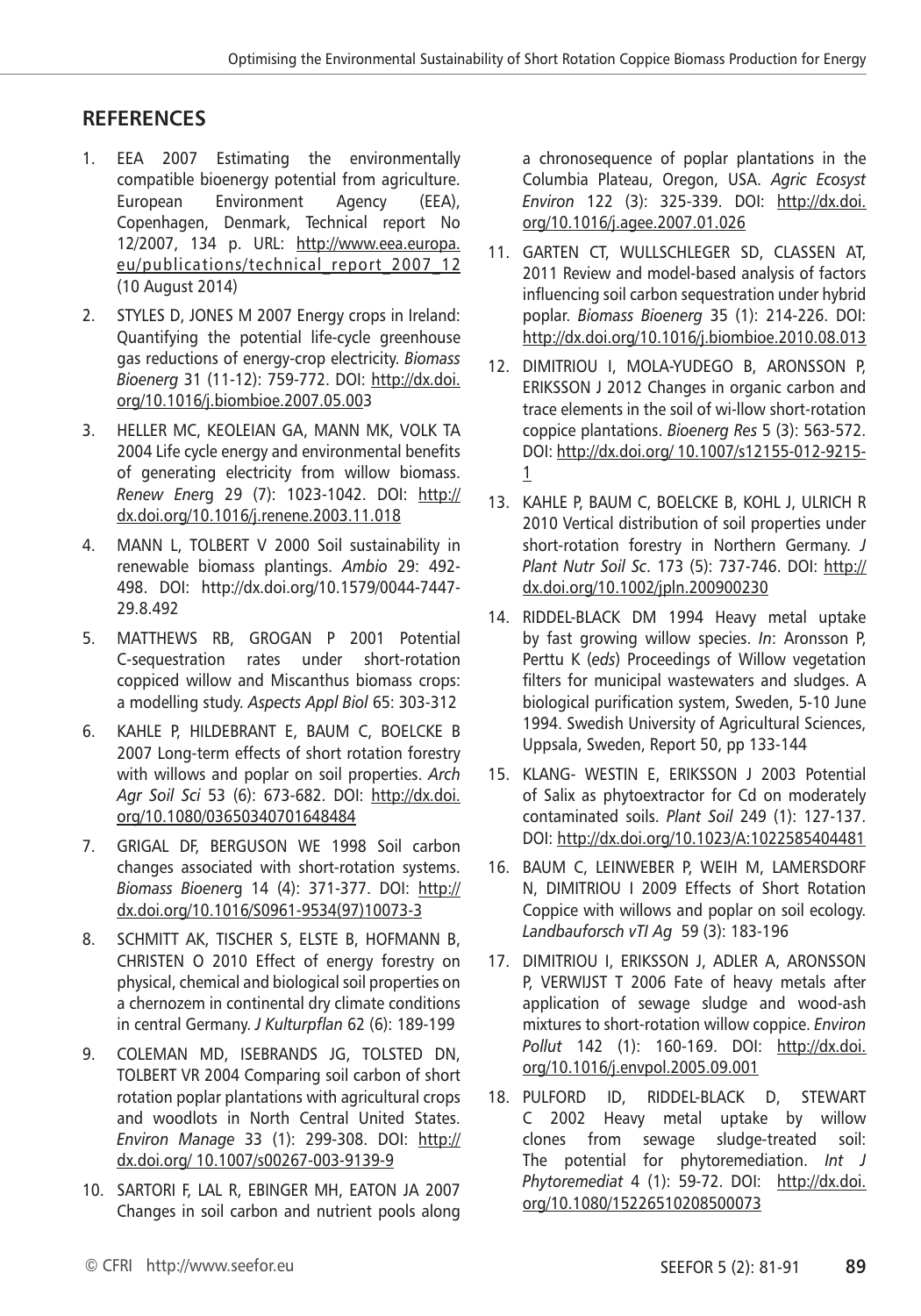- 19. ROBINSON BH, MILLS TM, PETIT D, FUNG LE, GREEN SR, CLOTHIER BE 2000 Natural and induced Cdaccumulation in poplar and willow: Implications for phytoremediation. *Plant Soil* 227 (1-2): 301-306. DOI: http://dx.doi.org/10.1023/A:1026515007319
- 20. GRANEL T, ROBINSON B, MILLS T, CLOTHIER B, GREEN S, LUNG L 2002 Cd accumulation by willow clones used for soil conservation, stock fodder, and phytoremediation. *Aust J Soil Res* 40 (8): 1331- 1337. DOI: http://dx.doi.org/10.1071/SR02031
- 21. LANDBERGER T, GREGER M 2002 Interclonal variation of heavy metal interactions in Salix viminalis. *Environ Toxicol Chem* 21 (12): 2669-2674. DOI: http://dx.doi.org/10.1002/etc.5620211220
- 22. VYSLOUZILOVA M, TLUSTOS P, SZAKOVA J 2003 Cd and zinc phytoextraction potential of seven clones of Salix spp. planted on heavy metal contaminated soils. *Plant Soil Environ* 49 (12): 542-547
- 23. DIMITRIOU I, ARONSSON P 2005 Willows for energy and phytoremediation in Sweden. *Unasylva* 221 (56): 46-50
- 24. EPPLER U, PETERSEN J, COUTURIER C 2007 Short Rotation Forestry, Short Rotation Coppice and Perennial Grasses in the European Union: Agro-environmental aspects, present use and perspectives. Background paper for a joint expert workshop of JRC/EEA/Rothamsted Research in Rothamsted, October 2007, pp 95-133. URL: http://iet.jrc.ec.europa.eu/remea/sites/remea/files/ files/documents/events/background\_paper\_final\_ draft.pdf (15 May 2014).
- 25. EEA 2008 A review of the possible impact of biomass production from agriculture on water. Background paper for the conference "WFD meets CAP – Looking for a consistent approach". European Environment Agency (EEA), Copenhagen, Denmark, 20 p. URL: http://icm. eionet.europa.eu/ETC\_Reports/Biomass\_WFD\_ report\_V7\_final260108-2.pdf (6 July 2014)
- 26. PERSSON G, LINDROTH A 1994 Simultaneous evaporation from short-rotation forest: variations within and between seasons. *J Hydrol* 156 (1- 4): 21-45. DOI: http://dx.doi.org/10.1016/0022- 1694(94)90069-8
- 27. PERSSON G 1995 Willow stand evapotranspiration simulated for Swedish soils. *Agr Water Manage* 28 (4): 271-293. DOI: http://dx.doi.org/10.1016/0378- 3774(95)01182-X
- 28. BUNGART R, HÜTTL FJ 2004 Growth dynamics and biomass accumulation of 8-year-old hybrid poplar clones in a short-rotation plantation on a clayey-sandy mining substrate with respect to plant nutrition and water budget. *Eur J For Res* 123 (2): 105-115. DOI: http://doi.org/10.1007/ s10342-004-0024-8
- 29. KNUR L, MURACH D, MURN Y, BILKE G, MUCHIN A, GRUNDMANN P, EBERTS J, SCHNEIDER U, GRÜNEWALD H, SCHULTZE B, QUINKENSTEIN A, JOCHHEIM H 2007 Potentials, economy and ecology of a sustainable supply with wooden biomass. *In*: 15th European Biomass Conference & Exhibition, Berlin, Germany, 7-11 May 2007. ETA-Renewable Energies, Florence, Italy
- 30. HALL RL 2003 Short rotation coppice for energy production hydrological guidelines. URN 03/883, DTI, 21 p. URL: http://nora.nerc.ac.uk/2631/1/ HallShortRotationReport.pdf (10 May 2014)
- 31. STEPHENS W, HESS T, KNOX J 2001 Review of the effects of energy crops on hydrology. Institute of Water and Environment, Cranfield University, Silsoe, Bedford MK45 4DT, UK, 59 p. URL:http://dspace.lib.cranfield.ac.uk:8080/ bitstream/1826/3368/1/Review%20of%20the%20 effects%20of%20energy%20crops%20on%20 hydrology-2001.pdf (10 May 2014)
- 32. HALL RL, ALLEN SJ, ROSIER PTW, HOPKINS R 1998 Transpiration from coppiced poplar and willow measured using sap-flow methods. *Agr Forest Meteorol* 90 (4): 275-90. DOI: http://dx.doi. org/10.1016/S0168-1923(98)00059-8
- 33. LINDERSON M, IRITZ Z, LINDROTH A 2007 The effect of water availability on stand-level productivity, transpiration, water use efficiency and radiation use efficiency of field-grown willow clones. *Biomass Bioenerg* 31 (7): 460-468. DOI: http://dx.doi.org/10.1016/j.biombioe.2007.01.014
- 34. ARONSSON P, ROSENQVIST H, DIMITRIOU I 2014 Impact of nitrogen fertilization to short-rotation willow coppice plantations grown in Sweden on yield and economy. *Bioenergy Research* 7 (3): 993- 1001. DOI: http://dx.doi.org/10.1007/s12155-014- 9435-7
- 35. BERGSTRÖM L, JOHANSSON R 1992 Influence of fertilized short-rotation forest plantations on nitrogen concentrations in groundwater. *Soil Use Manage* 8 (1): 36-40 http://dx.doi. org/10.1111/j.1475-2743.1992.tb00890.x